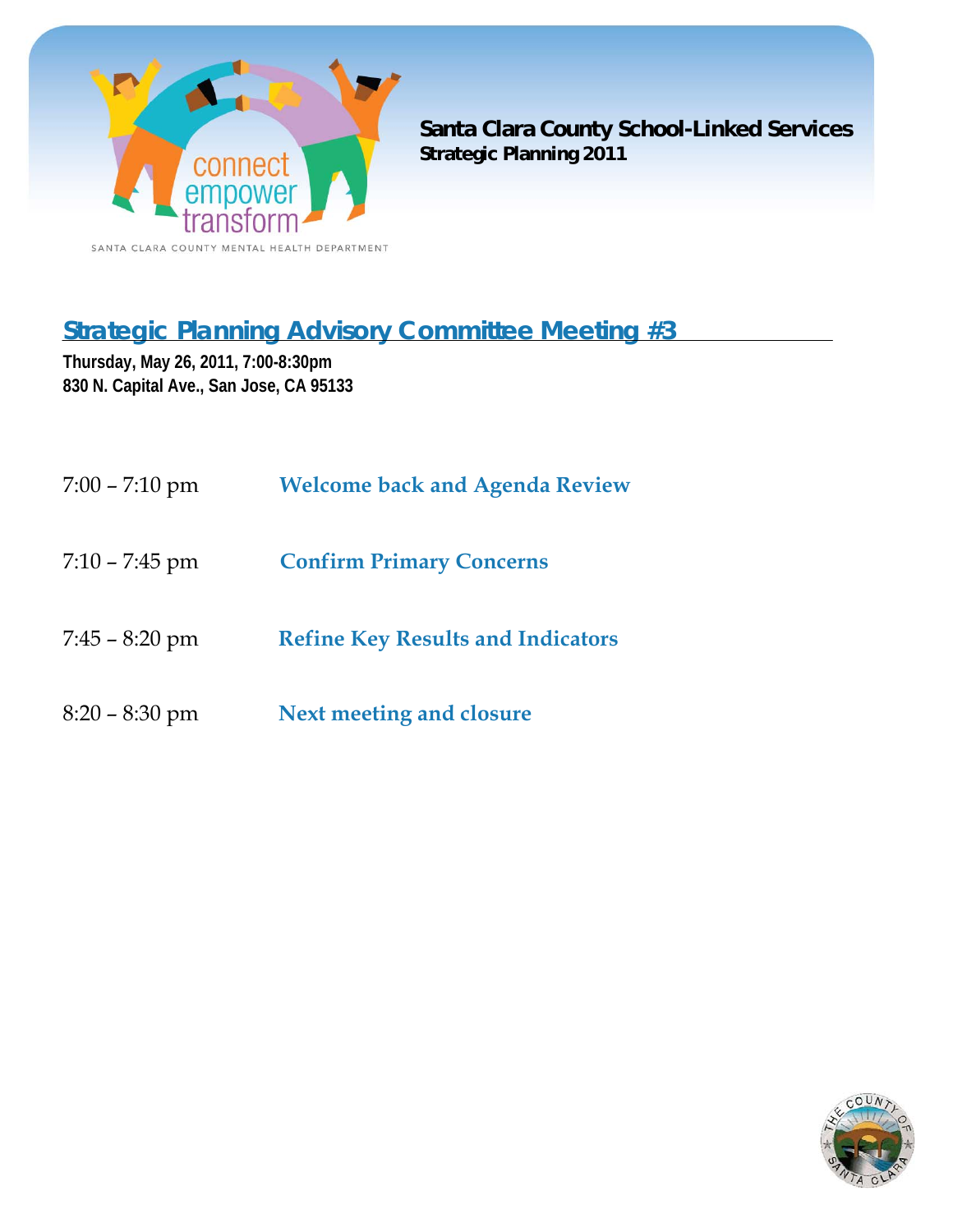

**Santa Clara County School-Linked Services Strategic Planning 2011**

**Strategic Planning Advisory Committee Meeting #2 Notes** 

**Thursday, April 28, 2011, 5:30-7:30pm** 

#### **Welcome Back and Agenda Review**

Carolyn Verheyen briefly summarized the agenda for the evening and reviewed the Summary of the first Strategic Planning meeting on March 24, 2011.

#### **Draft Planning Framework and Models**

Nancy Peña presented the draft School-Linked Services Plan Framework to the group. Ms. Pena explained the three levels of intervention, target groups, and social ecologies.

#### **Overview of MDT Model**

Mario described the Safe School Campus Initiative, a model that is still in operation, although smaller due to fewer resources. The purpose of the program is to create and maintain safe schools for students, staff and the surrounding community. The primary goal of the Initiative is to prevent and help manage chronic incidents of youth violence and gang violence.

*Next Steps: Mario will provide an inventory of resources to Carolyn and MHD.* 

#### **Priority Issues/Concerns**

Participants discussed key concerns related to kids, families, schools, community and the service system. Carolyn facilitated a 30-minute exercise to choose the key concerns and issues. The group was encouraged to add issues of concern. Participants agreed that they do not want to add too many and risk watering down the votes.

#### **Kids - 73**

- School readiness 14
- School engagement 16
- School achievement 2
- Substance Use/Abuse 6
- Behavioral and emotional problems 17
- Juvenile justice involvement 4
- Child welfare involvement
- Pregnancy 1
- Health/Obesity/chronic diseases. 3
- Learning disability
- Exposure to trauma 10

#### **Families - 49**

- Child Abuse 9
- Domestic Violence 1
- Substance Abuse 12
- **Divorce**
- $\bullet$  Housing 3
- Self sufficiency 14
- Transiency 6
- Immigration 4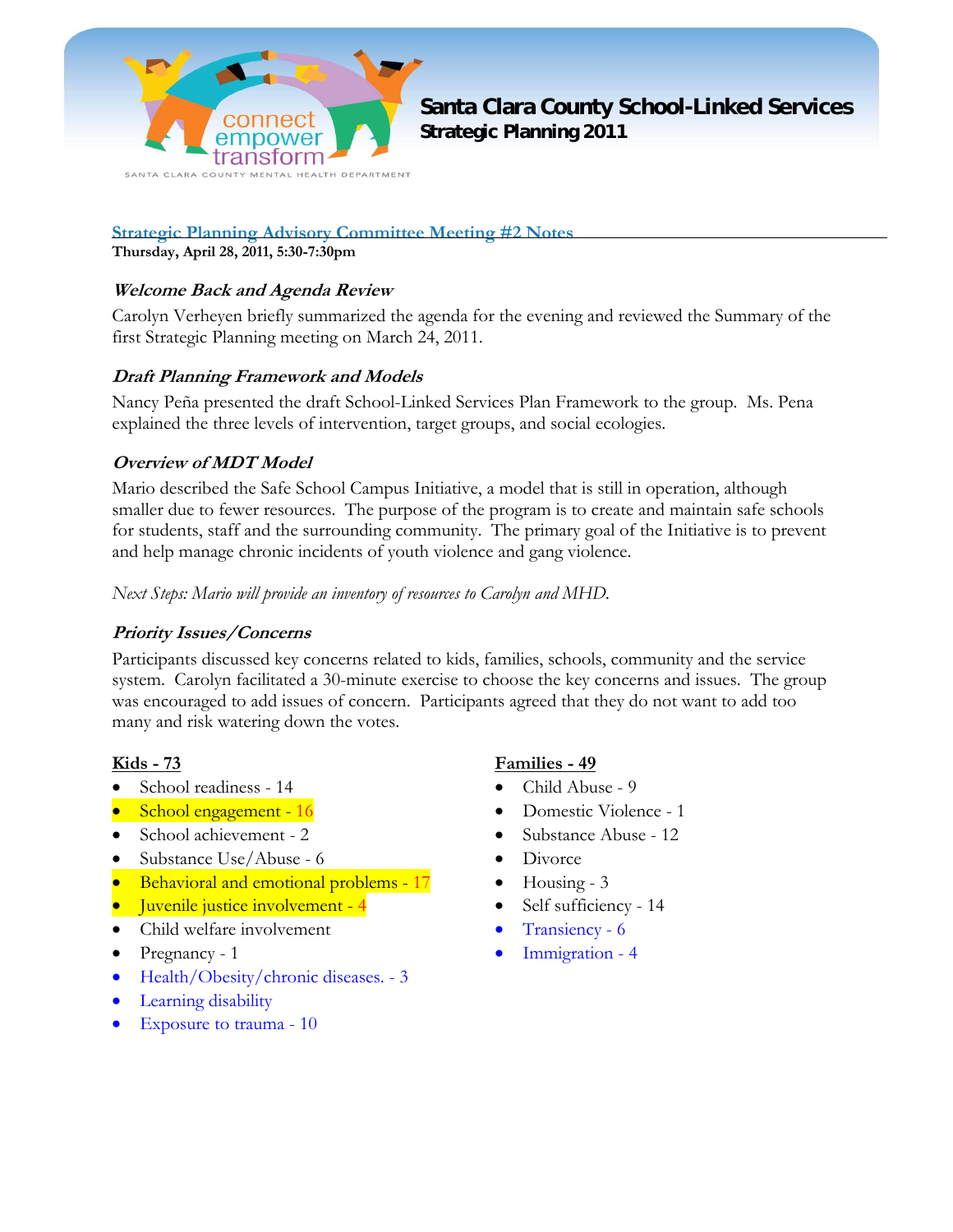#### **Schools - 49**

- Attendance 3
- Suspensions and expulsions 12
- Violence on campus 4
- Graduation rates 3
- Parent involvement 12
- Teacher Competency 15

#### **Community - 33**

- School support 11
- Violence and crime 4
- Recreation 5
- $\bullet$  Child Safety 8

#### • Food Security - 5

#### **Service System - 31**

- Accessibility 8
- Fragmentation 3
- Cultural Alignment 7
- Family Involved 6
- Disproportionality 7

#### **Overarching - 17**

• Low expectations/ resignation/hopelessness - 17

#### **Committee Participation**

Prior to the dot exercise, Sal Alvarez expressed concern that the voting process may not represent the needs and concerns of all ethnic communities, especially the Latino community. He suggested that a focus group convene to bring additional opinions on school-linked services. Ms. Verheyen thanked Mr. Alvarez for offering to run a focus group and share the results with the team. Sal Alvarez believes that the Latino community and faith community need more representation in the Strategic Planning Advisory Committee.

#### **Next Steps and Meeting Closure**

The Project Team will try to take the next steps and identify the desired results for School-Linked Services.

The next Strategic Planning Advisory Committee Meeting may be May 26, 2011. Once the date of the meeting is concerned, participants will be contacted with relevant information.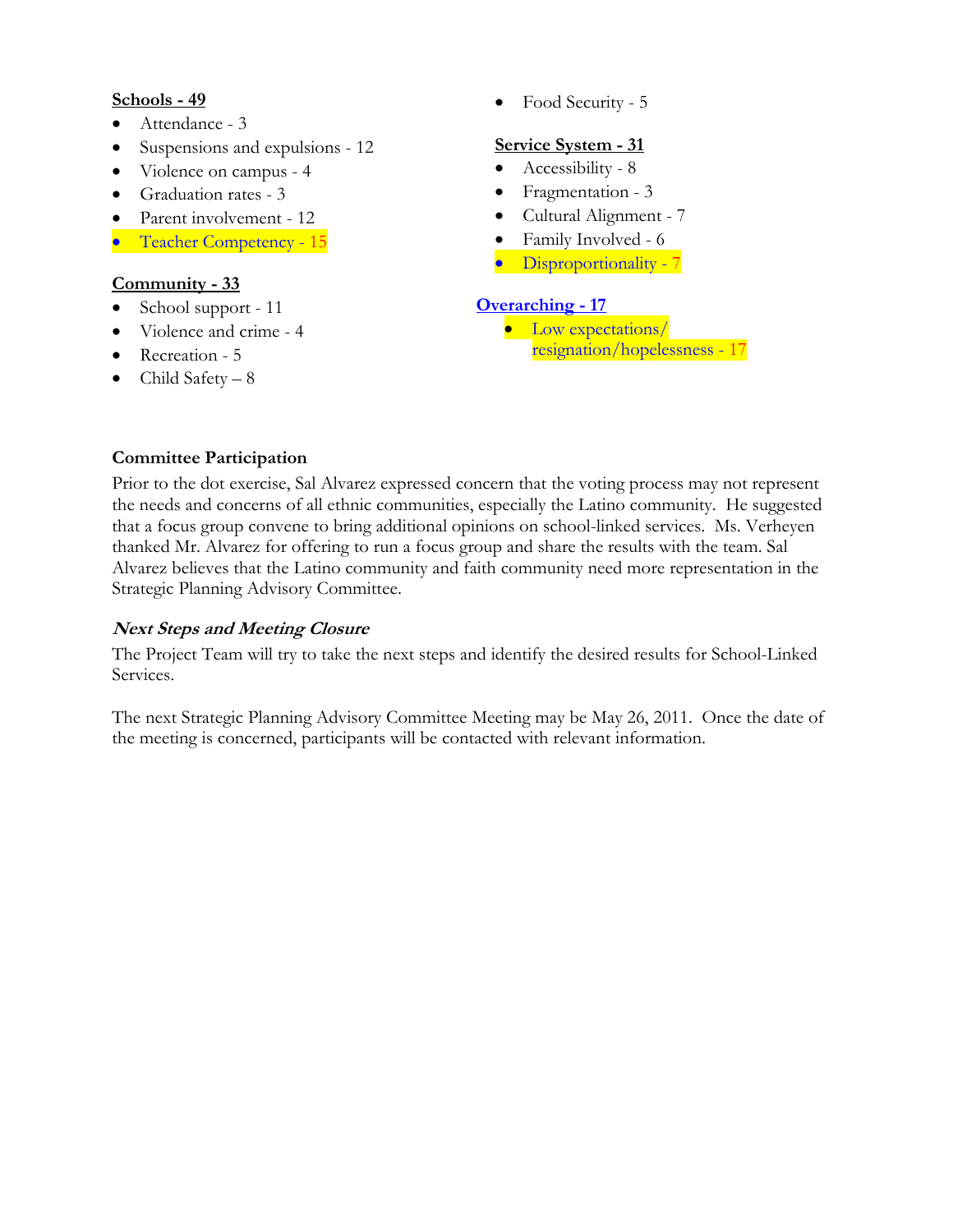# **School Linked Services Strategic Planning Process Overview ‐ Revised 5/26/11 Logic Model to Define New SLS Target Population, Desired Results and Service Delivery Model**

| Orientation and<br>Engagement<br>Why are we<br>here?                                                                                                                                                                                                       | Learning and<br><b>Visioning</b><br>What results do<br>we want?                                                                                                                                                                                    | <b>Understanding</b><br>the Current State<br>Where do we<br>stand now?                                                                                                                                          | <b>Defining Success</b><br>How will we<br>measure our<br>success?                                                                                                                                                                                                                                                                                 | Setting the Course<br><b>What interventions</b><br>will achieve the<br>results we want?                                                                                                                                                                                                                                                                      | Vetting the Plan<br>Do stakeholders<br>agree with the plan?                                                                                                                                                                        | <b>Finalizing the Plan</b><br><b>What changes</b><br>should we make to<br>improve the plan?                                                          | <b>Completing the Plan</b><br>Who needs to<br>approve the plan?                                                                |
|------------------------------------------------------------------------------------------------------------------------------------------------------------------------------------------------------------------------------------------------------------|----------------------------------------------------------------------------------------------------------------------------------------------------------------------------------------------------------------------------------------------------|-----------------------------------------------------------------------------------------------------------------------------------------------------------------------------------------------------------------|---------------------------------------------------------------------------------------------------------------------------------------------------------------------------------------------------------------------------------------------------------------------------------------------------------------------------------------------------|--------------------------------------------------------------------------------------------------------------------------------------------------------------------------------------------------------------------------------------------------------------------------------------------------------------------------------------------------------------|------------------------------------------------------------------------------------------------------------------------------------------------------------------------------------------------------------------------------------|------------------------------------------------------------------------------------------------------------------------------------------------------|--------------------------------------------------------------------------------------------------------------------------------|
|                                                                                                                                                                                                                                                            | <b>Meeting Objectives</b>                                                                                                                                                                                                                          |                                                                                                                                                                                                                 |                                                                                                                                                                                                                                                                                                                                                   |                                                                                                                                                                                                                                                                                                                                                              |                                                                                                                                                                                                                                    |                                                                                                                                                      |                                                                                                                                |
| #1                                                                                                                                                                                                                                                         | #2                                                                                                                                                                                                                                                 | #3                                                                                                                                                                                                              | #4                                                                                                                                                                                                                                                                                                                                                | #5                                                                                                                                                                                                                                                                                                                                                           | #6                                                                                                                                                                                                                                 | #7                                                                                                                                                   | #8<br><b>November (TBD)</b>                                                                                                    |
| April 11, 2011<br>> Sponsors outline purpose<br>and desired result - done<br>$\triangleright$ Members understand task<br>and process for completion<br>and commit to participate<br>and undertake the steps<br>identified for the next 7<br>meetings: done | April 28, 2011<br>1. Identify and prioritize target<br>population and key results<br>desired from the plan to be<br>completed; done<br>2. Draft vision and values that<br>will drive the plan. done                                                | May 26, 2010<br>3. Prioritize target pop and<br>needs to be addressed in<br>new SLS plan;<br>4. Identify child, family and<br>school, community and<br>service measures and<br>indicators to track<br>outcomes. | June 9, 2011<br>5. Review current SLS models<br>and results being achieved<br>nationwide;<br>6. Review current available<br>data on how kids are doing in<br>school and in other critical<br>domains (health, family,<br>community safety).<br>7. Determine criteria for how<br>new delivery model and<br>specific services should be<br>decided. | <b>August 25, 2011</b><br>8. Review resource inventory of<br>current services provided;<br>and Identify gaps,<br>duplication, and other issues<br>related to current service<br>delivery system.<br>Select service model most<br>likely to address needs and<br>achieve desired results:<br>10. Agree on plan to seek<br>stakeholder input on draft<br>plan. | September 20, 2011<br>11. Hold focus groups and town<br>hall sessions to seek input<br>on the draft plan;<br>12. Summarize feedback and<br>proposed changes.<br>13. Finalize draft plan, budget<br>and implementation<br>approach. | <b>October 26, 2011</b><br>Review changes and agree<br>on final plan budget and<br>recommended<br>implementation;<br>15. Agree on final plan format; | 16. Review final plan;<br>17. Finalize plan distribution and<br>communication plan;<br>18. Celebrate!                          |
|                                                                                                                                                                                                                                                            |                                                                                                                                                                                                                                                    |                                                                                                                                                                                                                 |                                                                                                                                                                                                                                                                                                                                                   | <b>Draft Meeting Agendas</b>                                                                                                                                                                                                                                                                                                                                 |                                                                                                                                                                                                                                    |                                                                                                                                                      |                                                                                                                                |
| Welcome and Purpose<br>1.<br>2.<br><b>Group Introductions</b><br>3.<br>Review of SLS History and<br>Tenets<br><b>Review Planning Process</b><br>4.<br>5.<br>Review Process and<br><b>Participation Guidelines</b><br>6. Next steps and closing             | Welcome/Agenda Review<br>1.<br>2. Quick Review/Ramp Up<br>3.<br>Presentation on San Jose<br>School program;<br>Reflections on SCC Desired<br>4.<br>Results<br>5.<br><b>Review Vision &amp; Values</b><br>6. Interim Work<br>7. Next Meeting Agenda | 1. Welcome/Agenda Review<br>2. Quick Review/Ramp Up<br>3. Finalize priority populations<br>and Needs<br>4. Consider measures and<br>indicators<br>5.<br>Interim Work<br>6. Next Meeting Agenda                  | 1. Welcome/Agenda Review<br>2. Quick Review/Ramp Up<br>3. Review SLS models<br>4. Discuss SLS Model Selection<br>Criteria<br>5. Interim Work<br>6. Next Meeting Agenda                                                                                                                                                                            | 1. Welcome/Agenda Review<br>2. Quick Review/Ramp Up<br>3. Review resources, gaps and<br>system needs<br>4. Agree on priority SLS models<br>5. Discuss and Recommend<br>Stakeholder Input Plan<br>6. Next Meeting Agenda                                                                                                                                      | 1. Welcome/ Agenda<br>2. Quick Review/Ramp Up<br>3. Review Draft Summary of<br>Plan to Date<br>4. Review Stakeholder Input<br>Summary and Agree on<br>Changes<br>5. Interim Work<br>6. Next Meeting Agenda                         | 1. Welcome/Agenda<br>2. Quick Review/Ramp Up<br>3. Finalize Draft Plan<br>4. Interim Work<br>5. Next Meeting Agenda                                  | 1. Welcome/Agenda Review<br>2.<br><b>Final Plan Review</b><br>3.<br><b>Outline next Steps</b><br>4. Thanks and Congratulations |
| <b>Meeting Materials</b>                                                                                                                                                                                                                                   |                                                                                                                                                                                                                                                    |                                                                                                                                                                                                                 |                                                                                                                                                                                                                                                                                                                                                   |                                                                                                                                                                                                                                                                                                                                                              |                                                                                                                                                                                                                                    |                                                                                                                                                      |                                                                                                                                |
| Agenda<br>Power point handout<br>Invite letter<br>List of members<br><b>Planning Overview</b><br><b>SLS Transmittal to CSFC</b>                                                                                                                            | • Agenda<br>■ Power point handout<br><b>Summary of last meeting: SLS</b><br>planning purpose and<br>background<br>Presentation handout                                                                                                             | • Agenda<br>• Power point handout<br>Summary of last meeting:<br>vision, values, desired<br>outcomes, key elements of<br>new SLS                                                                                | Agenda<br>• Power point handout<br>• Summary of last meeting:<br>• Model handouts                                                                                                                                                                                                                                                                 | • Agenda<br>• Power point handout<br>Summary of last meeting:<br>priority needs, success<br>measures, intervention<br>criteria                                                                                                                                                                                                                               | $-A$ genda<br>• Power point handout<br>■ Summary of plan to date<br>• Summary of stakeholder<br>input                                                                                                                              | Agenda<br>• Power point handout<br>• Draft Final Plan                                                                                                | $\mathbf{u}$ .<br>Agenda<br>Final Plan                                                                                         |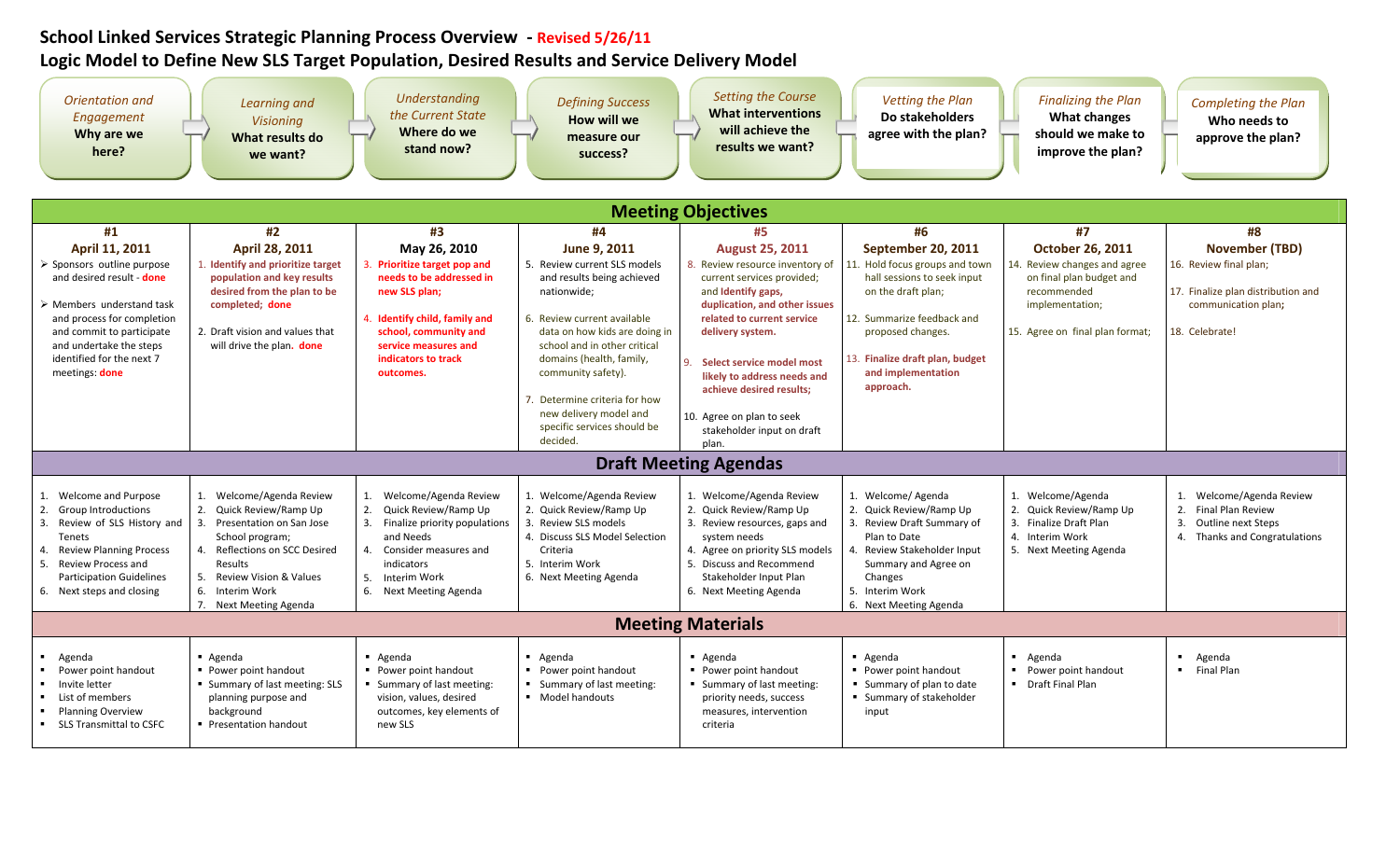

**Santa Clara County School-Linked Services Strategic Planning 2011**



# **School Linked Services Strategic Plan – Framework**

Draft – May 20, 2011

|                                                                                                                                                                                                                                                                                                                                                                                                                                                                                                                                                                                                                                           | <b>Charter:</b> To convene a time-limited School Linked Services Advisory Committee<br>(SLSAC) to develop a plan to improve health, behavioral health, and social<br>services provided to school-aged children in Santa Clara County                                                                                                                                                                                                                                    |  | Vision: School-aged children will thrive at home, in school, and in their communities<br>through the care and nurturance of families who love them; and through<br>responsive, effective, and coordinated support available from the schools,<br>system services, and community resources that surround them.                                                                                                                                                                                                             |
|-------------------------------------------------------------------------------------------------------------------------------------------------------------------------------------------------------------------------------------------------------------------------------------------------------------------------------------------------------------------------------------------------------------------------------------------------------------------------------------------------------------------------------------------------------------------------------------------------------------------------------------------|-------------------------------------------------------------------------------------------------------------------------------------------------------------------------------------------------------------------------------------------------------------------------------------------------------------------------------------------------------------------------------------------------------------------------------------------------------------------------|--|---------------------------------------------------------------------------------------------------------------------------------------------------------------------------------------------------------------------------------------------------------------------------------------------------------------------------------------------------------------------------------------------------------------------------------------------------------------------------------------------------------------------------|
| Aim:                                                                                                                                                                                                                                                                                                                                                                                                                                                                                                                                                                                                                                      | To improve the accessibility, efficiency and outcomes of multi-agency<br>services provided to children in Santa Clara County schools through<br>improved coordination, design and implementation of services provided by<br>schools, public agencies and community-based organizations.<br><b>SCC Children's Agenda Outcomes:</b><br>A. Every Child Safe<br><b>B.</b> Every Child Healthy<br>C. Every Child Successful in Learning<br>D. Every Child Successful in Life |  | All adults are responsible for nurturing children;<br>Relationships with children, and among adults who care for them, are key to<br>healthy development and school success;<br>Family and child health promotion must be championed universally;<br>Services must be designed to offer a continuum of support and interventions;<br>Resources must be contributed and shared by all;<br>Parents and community members are essential partners and must be<br>welcomed and empowered to participate in school communities. |
| 1) SLS should emerge from/represent the mission of the County Programs;<br>Tenets:<br>SLS should be a natural consequence of the school's self identified Goals;<br>2)<br>Best and promising culturally relevant practices should be identified and used;<br>3)<br>Programs should be outcomes driven and these outcomes must be jointly designed, measured and reported;<br>Programming should be wellness oriented and focused on prevention;<br>5)<br>Program staffing models should support teaming and effective collaborative processes;<br>6)<br>Financing and Sustainability should be planned from the beginning of the program. |                                                                                                                                                                                                                                                                                                                                                                                                                                                                         |  |                                                                                                                                                                                                                                                                                                                                                                                                                                                                                                                           |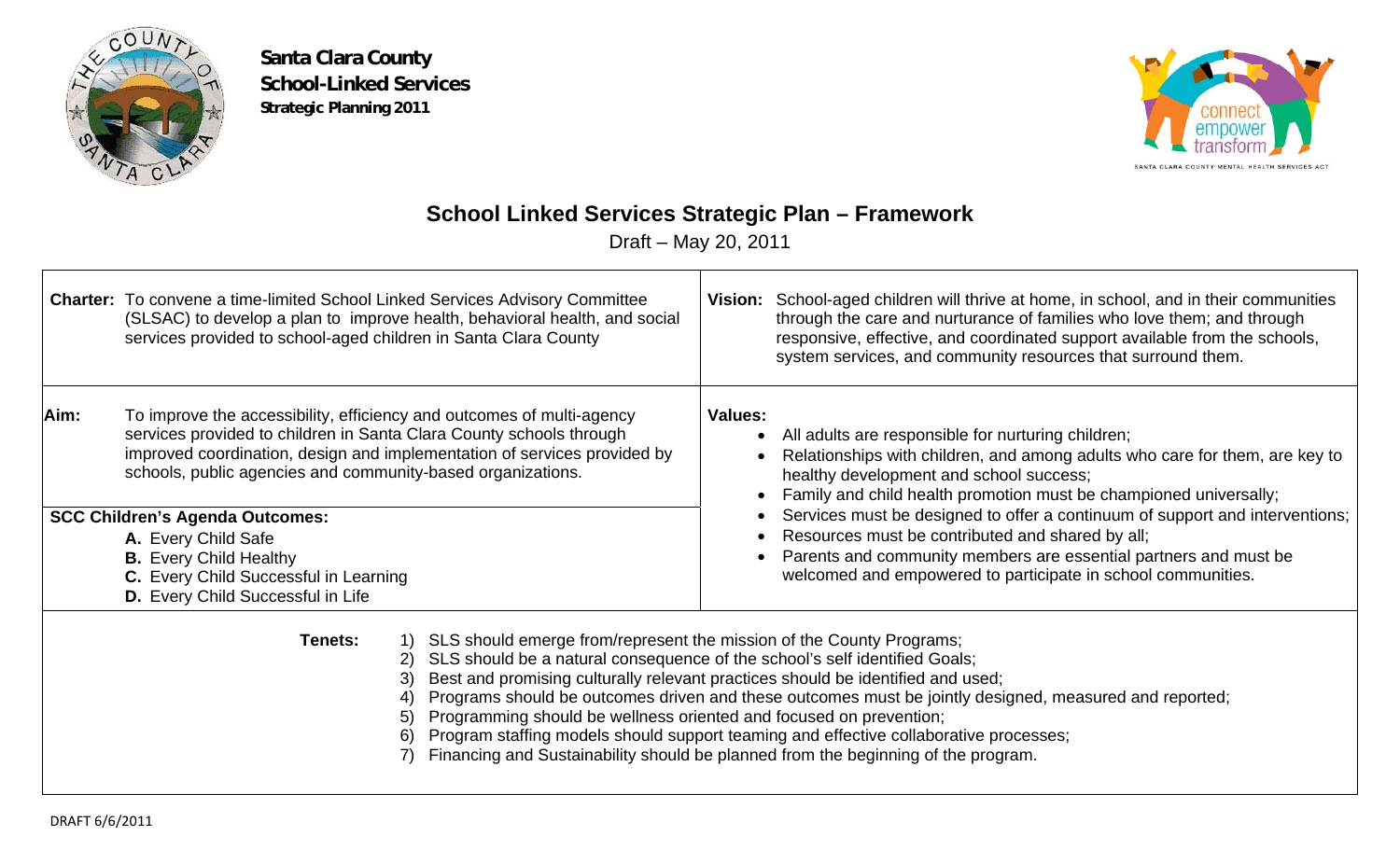| <b>PRIMARY Concerns</b>                                                                                                                                                    | <b>Key Measurable Results</b>                                                                                                                                                                                                                                                                                                                                                                                                                                                                                                                                                                                                                                                                                                                                                                                                                 | <b>Best Delivery Models</b> | <b>Current Available</b><br><b>Resources</b> | <b>Resource Gaps and</b><br><b>SLS Plan Components</b><br><b>Obstacles</b> |
|----------------------------------------------------------------------------------------------------------------------------------------------------------------------------|-----------------------------------------------------------------------------------------------------------------------------------------------------------------------------------------------------------------------------------------------------------------------------------------------------------------------------------------------------------------------------------------------------------------------------------------------------------------------------------------------------------------------------------------------------------------------------------------------------------------------------------------------------------------------------------------------------------------------------------------------------------------------------------------------------------------------------------------------|-----------------------------|----------------------------------------------|----------------------------------------------------------------------------|
| <b>Kids</b><br>School readiness<br>2.<br>School engagement<br>3.<br>Behavioral and<br>emotional problems<br>4. Juvenile justice<br>involvement<br>Exposure to trauma<br>5. | Children are ready to enter<br>1.<br>school (C)<br>Immunization rates<br>$\bullet$<br>Number of children ages 3<br>$\bullet$<br>through 5 who regularly attend<br>preschool by the time of<br>Kindergarten entry<br>Percentage of children who enter<br>$\bullet$<br>Kindergarten ready in the areas of<br>cognitive, social, emotional,<br>language, approaches learning<br>and health/physical development<br>Percentage of parents who report<br>they are connected to support<br>networks and services                                                                                                                                                                                                                                                                                                                                    |                             |                                              |                                                                            |
| <b>Families</b><br>Child abuse<br>5.<br>5.<br>Substance abuse<br>5.<br>Self sufficiency                                                                                    | <b>Students are actively involved</b><br>2.<br>in learning (C)<br>Percentage/number of students<br>$\bullet$<br>attending school<br>Percentage/number of students<br>that are truant<br>Percentage/number of students<br>$\bullet$<br>who are suspended from school<br>Homework completion rates<br>$\bullet$<br>Percentage/number of students<br>reporting feeling connected to<br>school (Increased rating for<br>Developmental Assets #22, 24)<br><b>Students have self-regulation</b><br>3.<br>and social expression skills (B)<br>Percentage of children who<br>received a comprehensive<br>developmental and social<br>emotional screening in the last 12<br>months<br>Percentage of children who are<br>identified with special needs or as<br>high risk who receive<br>developmental and behavioral<br>services by Kindergarten entry |                             |                                              |                                                                            |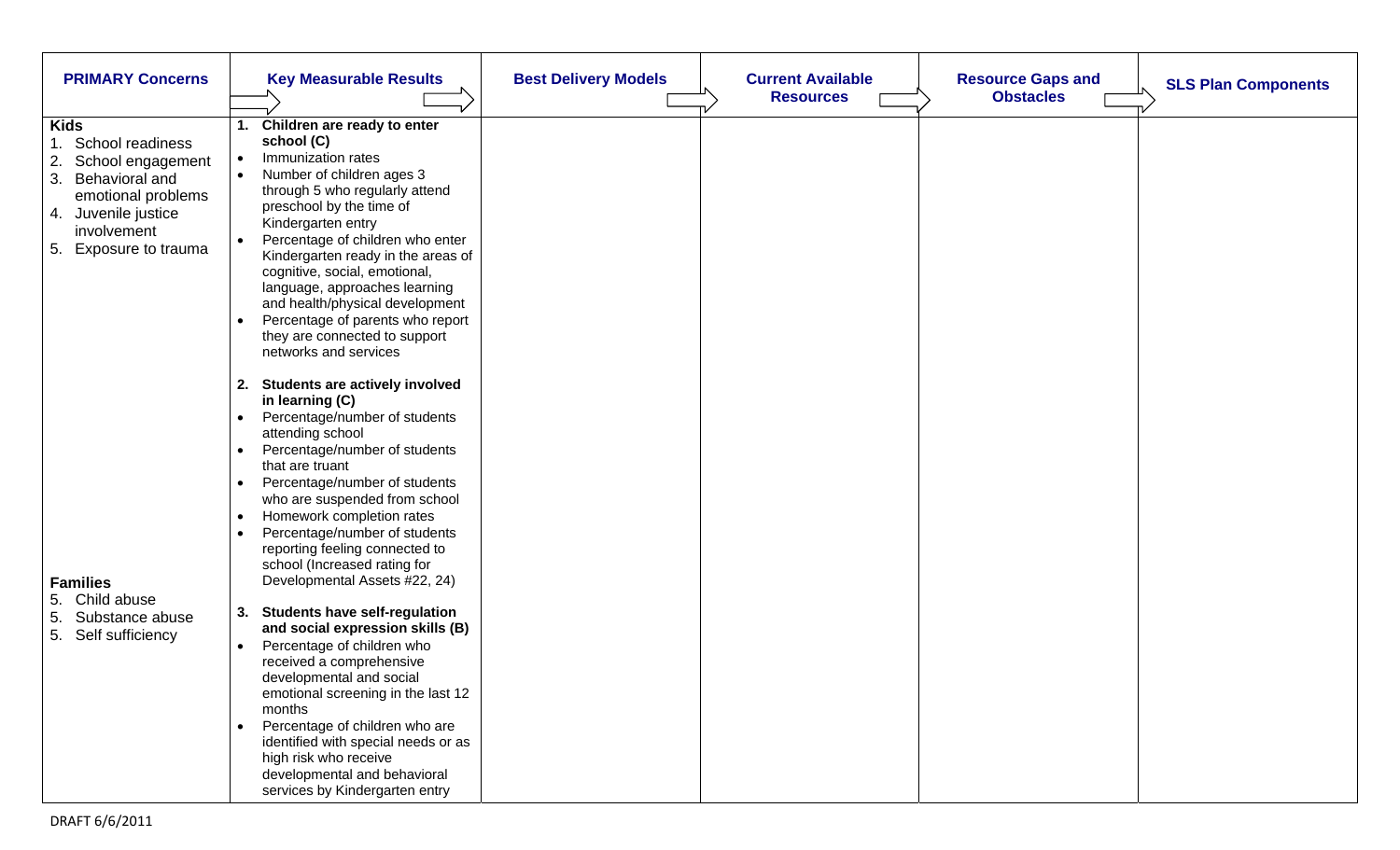| <b>PRIMARY Concerns</b>                      | <b>Key Measurable Results</b>                                                                         | <b>Best Delivery Models</b> | <b>Current Available</b> | <b>Resource Gaps and</b> | <b>SLS Plan Components</b> |
|----------------------------------------------|-------------------------------------------------------------------------------------------------------|-----------------------------|--------------------------|--------------------------|----------------------------|
|                                              |                                                                                                       |                             | <b>Resources</b>         | <b>Obstacles</b>         |                            |
| <b>Schools</b><br>6. Suspensions and         | Children are not involved with<br>4.                                                                  |                             |                          |                          |                            |
| expulsions<br>7.<br>Parent involvement       | the juvenile justice system (A)<br>Juvenile arrest rates<br>$\bullet$                                 |                             |                          |                          |                            |
| 8.<br>Teacher competency<br>in mental health | 5.<br>Children are living in safe,<br>supportive and stable families                                  |                             |                          |                          |                            |
|                                              | (A)<br>Rates of substantiated child<br>abuse cases                                                    |                             |                          |                          |                            |
|                                              | Rates of removal of children from<br>$\bullet$<br>their families due to child abuse<br>and/or neglect |                             |                          |                          |                            |
|                                              | Rates of hospital visits due to<br>$\bullet$<br>child injuries and accidents                          |                             |                          |                          |                            |
|                                              | Substance abuse rates<br>$\bullet$<br>% families with basic needs met                                 |                             |                          |                          |                            |
|                                              | $\bullet$<br>Families 200% below poverty<br>$\bullet$<br>level                                        |                             |                          |                          |                            |
| <b>Community</b>                             | % free or reduced price lunch<br>$\bullet$                                                            |                             |                          |                          |                            |
| 9. Community support<br>for schools          |                                                                                                       |                             |                          |                          |                            |
|                                              | 6.<br>Children stay in school (C)                                                                     |                             |                          |                          |                            |
|                                              | Percentage/number of students<br>$\bullet$                                                            |                             |                          |                          |                            |
| <b>Service System</b>                        | who are suspended from school<br>Suspension for drugs or violence<br>$\bullet$                        |                             |                          |                          |                            |
| <b>10.</b> Disproportionality                | Percentage/number of students                                                                         |                             |                          |                          |                            |
|                                              | who are expelled from school                                                                          |                             |                          |                          |                            |
|                                              | Parents are involved in their<br>7.                                                                   |                             |                          |                          |                            |
| <b>Overarching Concern</b>                   | children's education (C, D)                                                                           |                             |                          |                          |                            |
| 11. Low expectations/                        | % of families participating in                                                                        |                             |                          |                          |                            |
| resignation/hope-                            | parent-teacher conferences                                                                            |                             |                          |                          |                            |
| <b>lessness</b>                              | % of parents reporting positive<br>interactions with their child's<br>teacher and school              |                             |                          |                          |                            |
|                                              | % of teachers reporting positive<br>interaction with families                                         |                             |                          |                          |                            |
|                                              | % of parents who perceive they<br>$\bullet$<br>have social support                                    |                             |                          |                          |                            |
|                                              | 8. Teachers can identify student<br>social and emotional problems                                     |                             |                          |                          |                            |
|                                              | and make the appropriate                                                                              |                             |                          |                          |                            |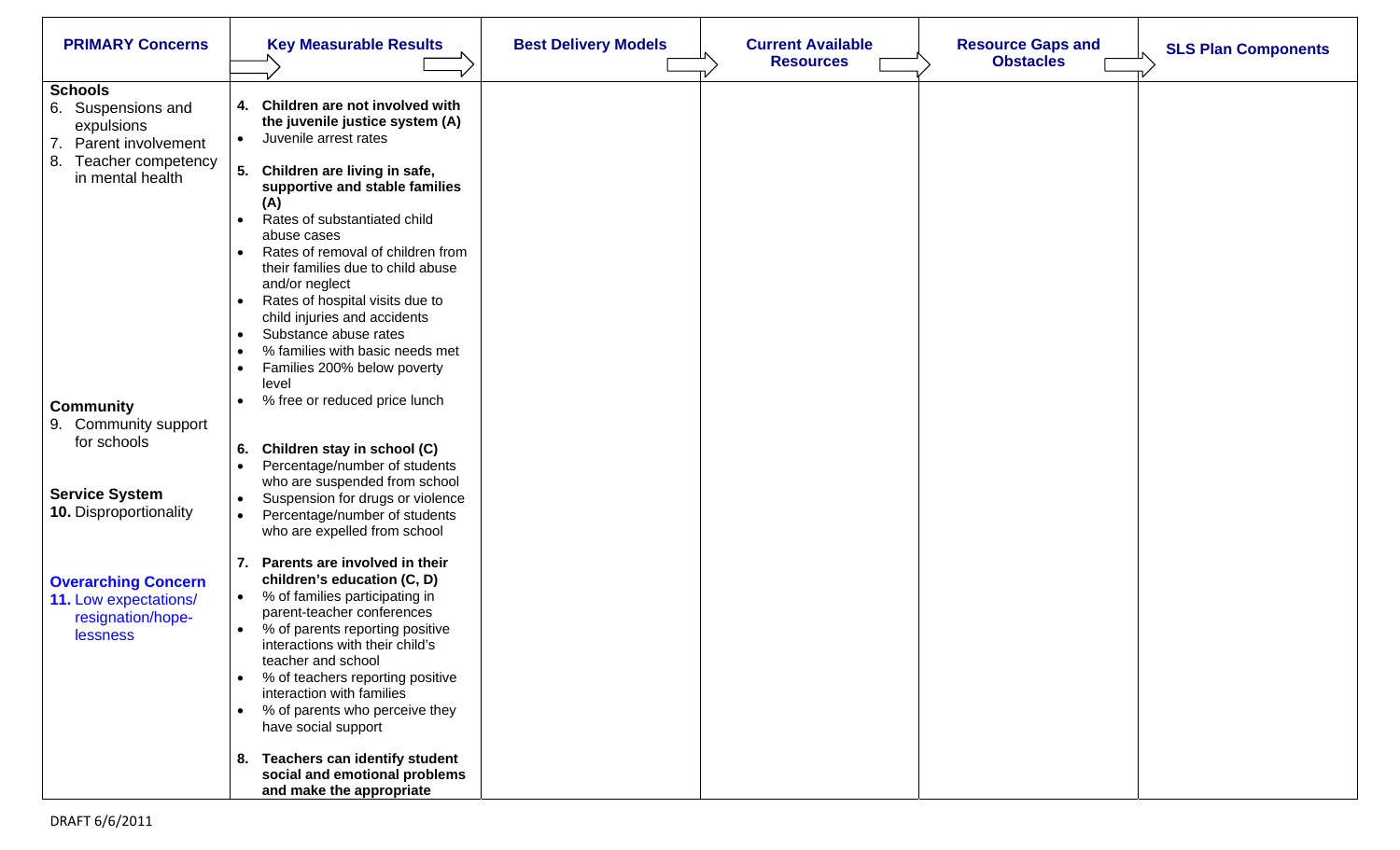| <b>PRIMARY Concerns</b> | <b>Key Measurable Results</b>                                                                                                                                                                                                                                                                                                                                                                                                                                                                                                                                                                                                                                                                                      | <b>Best Delivery Models</b> | <b>Current Available</b><br><b>Resources</b> | <b>Resource Gaps and</b><br><b>Obstacles</b> | <b>SLS Plan Components</b> |
|-------------------------|--------------------------------------------------------------------------------------------------------------------------------------------------------------------------------------------------------------------------------------------------------------------------------------------------------------------------------------------------------------------------------------------------------------------------------------------------------------------------------------------------------------------------------------------------------------------------------------------------------------------------------------------------------------------------------------------------------------------|-----------------------------|----------------------------------------------|----------------------------------------------|----------------------------|
|                         | referral (B, C)<br>% of teachers aware of resources<br>to address social/emotional<br>concerns<br>% of teachers with knowledge of<br>$\bullet$<br>how to make referral for services<br>to address their student's<br>social/emotional concerns<br>% of teachers with knowledge of<br>$\bullet$<br>mental health resources<br>9. The community is involved with<br>their local school (C)<br>Schools are knowledgeable of<br>community service capacity to<br>serve children and families in<br>schools<br>Percentage of teachers and<br>parents reporting a sense of<br>belonging in the community<br>10. Services are provided equitably<br>to students in need (D)<br>Ethnicity and income data for<br>$\bullet$ |                             |                                              |                                              |                            |
|                         | clients involved in service system<br>11. Children feel optimistic about<br>their future (D)<br>Increased rating for<br>$\bullet$<br><b>Developmental Asset #40</b><br>11. Families and teachers have<br>high<br>expectations for children/youth<br>(D)<br>Increased rating for<br><b>Developmental Asset #16</b>                                                                                                                                                                                                                                                                                                                                                                                                  |                             |                                              |                                              |                            |